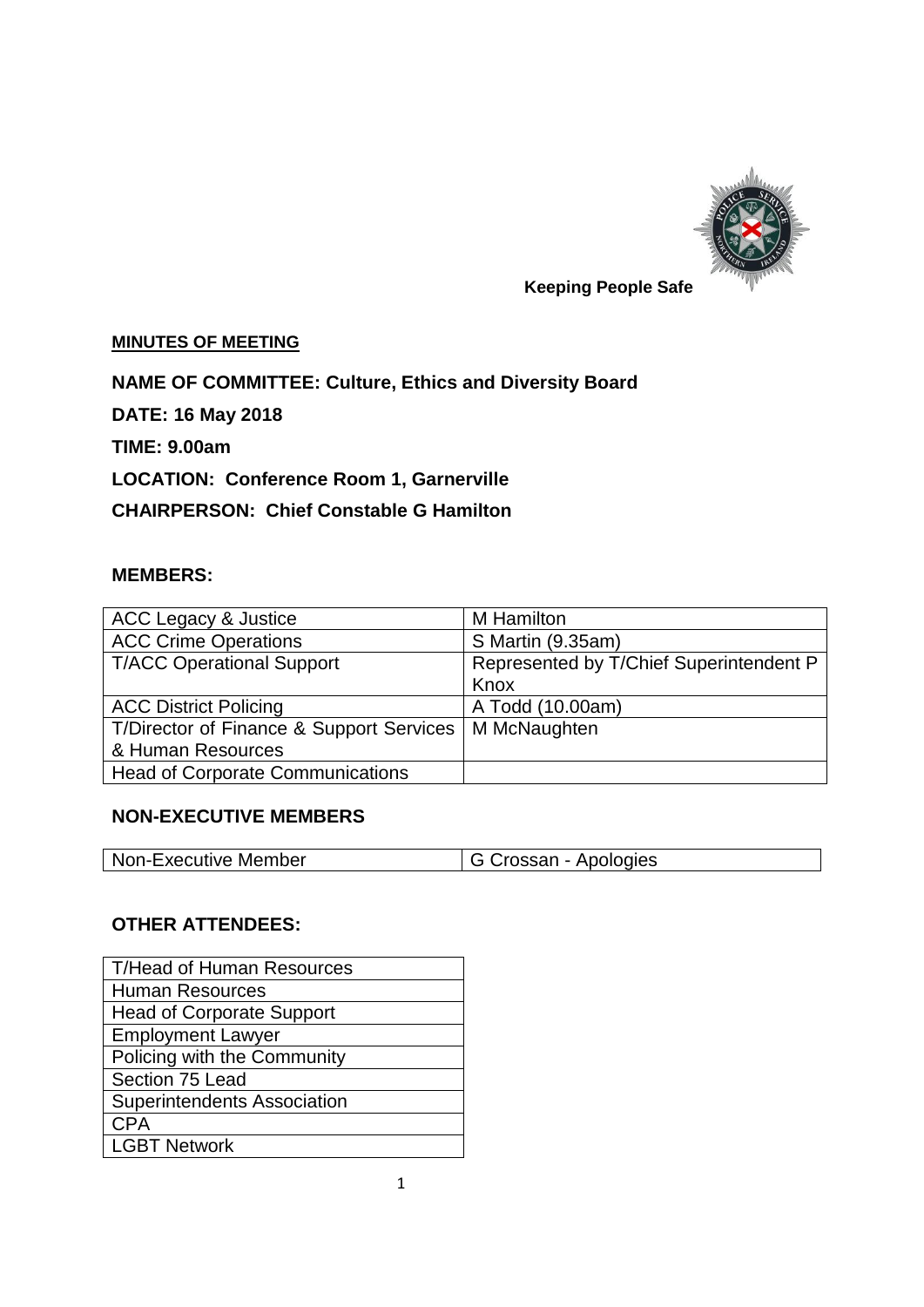| <b>EMPA</b>                 |
|-----------------------------|
| <b>WPA</b>                  |
| <b>Police Federation</b>    |
| <b>University of Ulster</b> |
| <b>Queen's University</b>   |
| <b>NIPSA</b>                |
| <b>Diversity Officer</b>    |
| <b>Committee Manager</b>    |
| <b>Command Secretariat</b>  |
|                             |

## **APOLOGIES:**

| Deputy Chief Constable      | D Harris  |
|-----------------------------|-----------|
| Head of Discipline          |           |
| <b>Non-Executive Member</b> | G Crossan |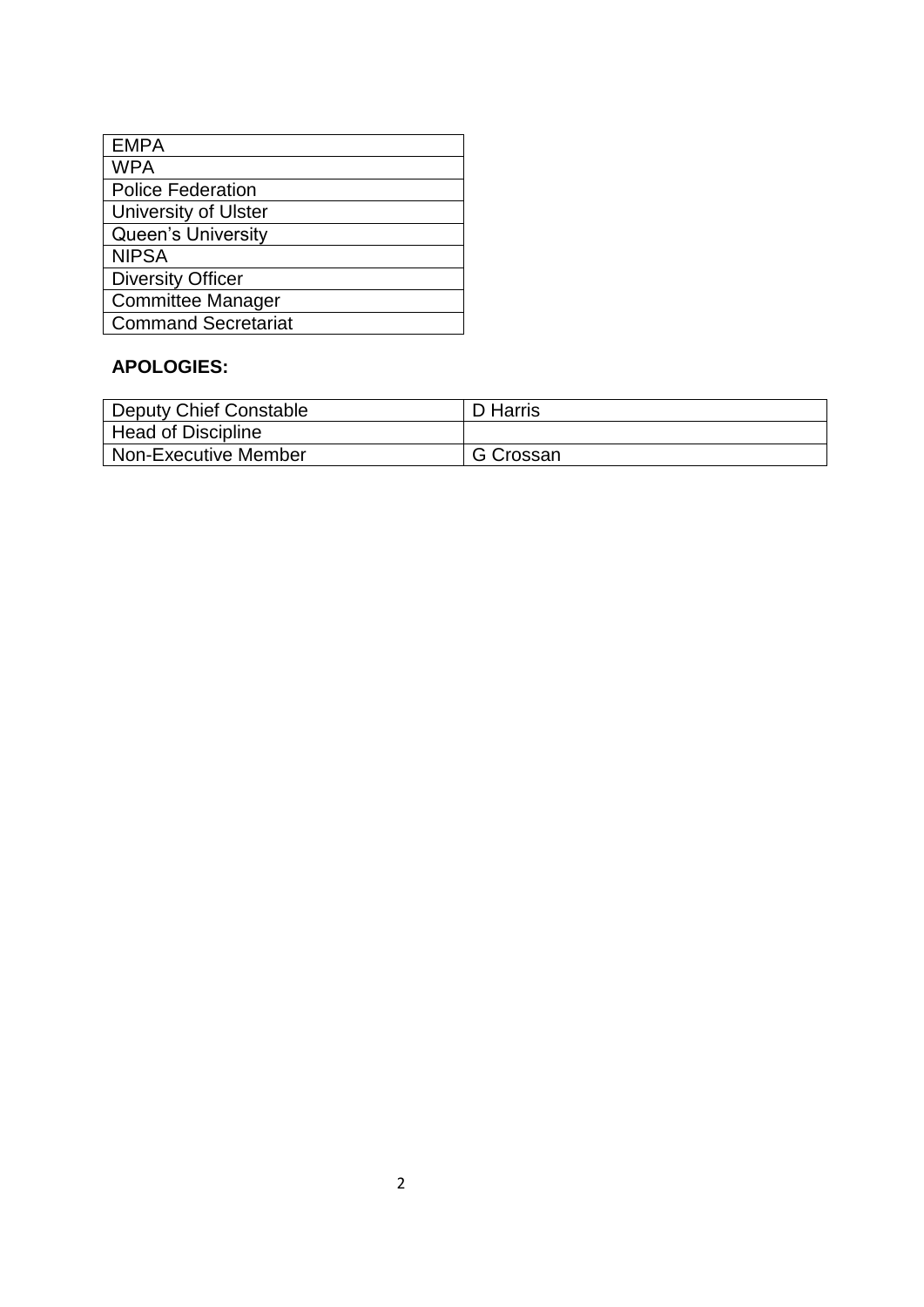## **1. 18/21 - Welcome and Apologies**

The Chief Constable opened the meeting and welcomed the members in attendance.

A quorum was established at 10am on the arrival of ACC Todd. Update items were taken at the beginning of the meeting to ensure a full quorum was present to hear decision making agenda items.

## **2. 18/22 Declaration of Conflict of Interests**

The Chief Constable stated that as per decision taken at Service Executive Board on 18 January 2017, in line with good corporate governance practice as set out by the NI Audit Office, members and any persons in attendance were to declare any conflict of interest with any items on the agenda and these were to be recorded in the minutes.

No issues were raised.

## **3. 3. 18/23 Minutes from previous meeting + redactions**

The minutes from the meeting on 21 March 2018 were approved. It was agreed that no redactions from the previous minutes were required other than the names of some attendees.

## **4. 18/24 Action Register**

The action register was reviewed and completed actions were noted.

## **11. 18/31 Section 75 Update**

Section 75 lead updated the meeting on a paper which had previously been circulated. An overview was given on the variety of Service Policies and Instructions which had been screened and cancelled since the last meeting. Members were also updated about ongoing meetings and work with Equality Commission Northern Ireland.

The Chief Constable stated that it was important for us to have assurances that screening was being carried out appropriately.

Updates noted by members.

## **12. 18/32 Forthcoming Events**

Head of PWC highlighted events of note over the next 3 months. Ramadan was discussed and a decision taken that the appropriate measures should be taken to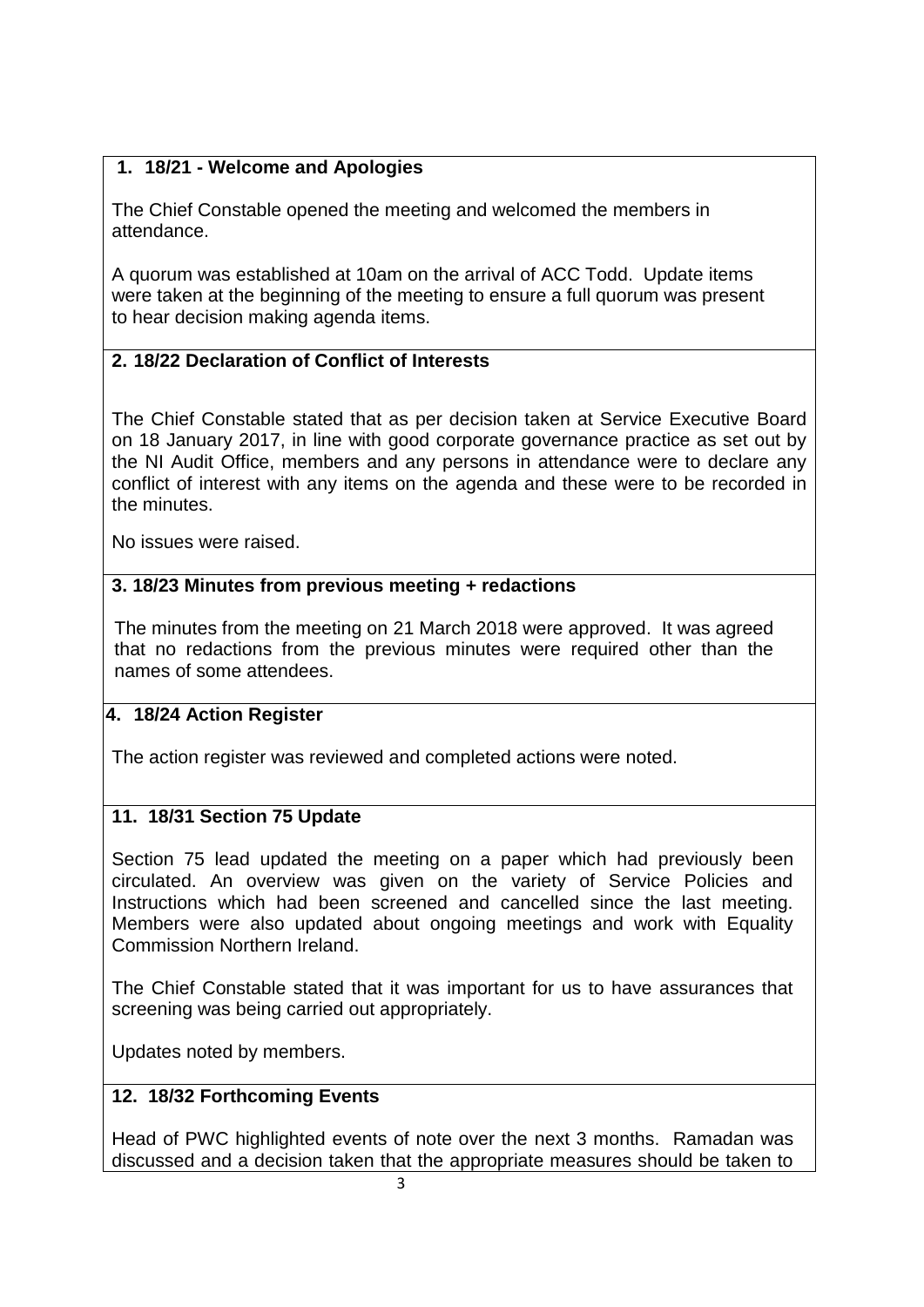protect the Muslin communities and extra attention should be given to mosques over the 30 day period. Representative from Queens University suggested that the large international Muslim population of students should to be considered in any tactical plans.

Action – Link in with necessary departments to ensure that appropriate protective actions and positive media coverage is in place to cover Ramadan. – Head of PWC.

**13. 19/33 National Diversity, Equality and Inclusion Strategy, Toolkit and National Good Practice**

ACC L&J briefed the members on a paper which had previously been circulated. He explained that the National Police Chiefs' Council was introducing a Diversity Strategy and proposed that PSNI should give consideration to adopting or adapting the strategy.

Action: Consider the merit of adapting or adopting the National Diversity, Equality and Inclusion Strategy and map current work to the Attraction, Recruitment, Progression and Retention Toolkit - T/HOHR.

## **5. 18/25 Tactical Group Updates**

#### **Employee Engagement and Wellbeing Group (EEWG)**

The EEWG representative updated the meeting on the progress of the EEWG since the last meeting. This included benchmarking, exploring best practice, the appointment of a well-being co-ordinator and upcoming wellbeing events.

An update was also given on the progress of the Durham survey results. The Chief Constable raised concerns that wellbeing had potential to be seen as owned by HR and not the responsibility of the whole organisation. The Federation representative gave assurances that there was traction at local level and Districts were keen to be involved in delivering wellbeing initiatives.

ACC Crime Ops asked how themes from the 'Tell Us' scheme were being fed back into the centre and subsequently connected to the relevant working groups.

The members were informed that a report was being worked on to capture the qualitative data from the Durham survey. It was suggested that on completion of this report it could be overlaid with the Blue Light Champions Toolkit to help establish good practice. Contact had already been established with the National Lead on wellbeing. Consideration should also be given to how the PEEL Legitimacy inspection fits with the work being coordinated through the EEWG.

It was decided that Head of Corporate Support should co-chair the EEWG with the Head of HR to help build a framework and ensure local delivery.

The Chief Constable queried whether the next Durham survey should take place in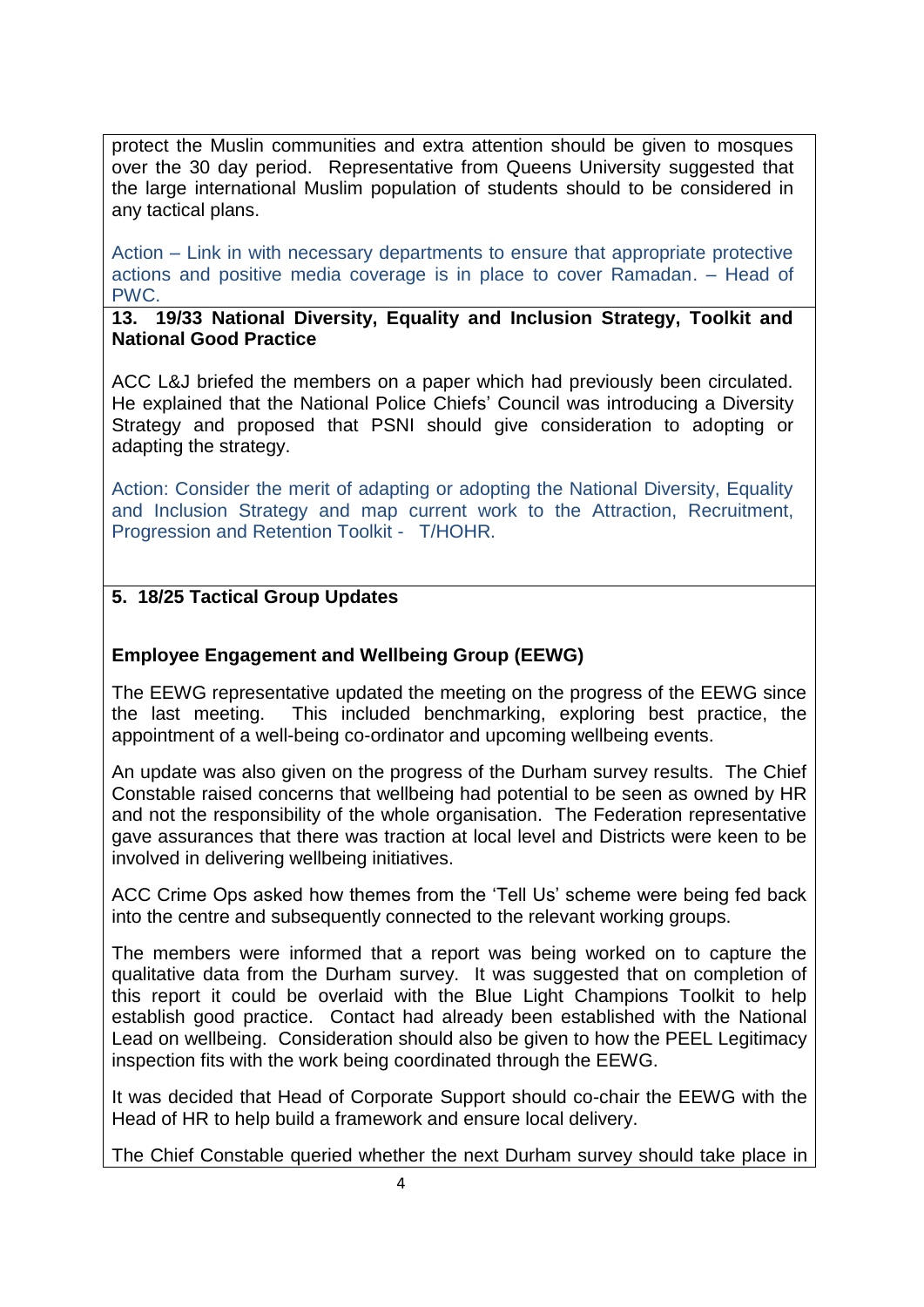April 2019 to allow time for changes to work through and for the workforce to feel the benefit of them.

Action: Add Wellbeing as a theme into the next round of Local Leaders Engagement Forums - Committee Manager

Action: Capture the local stories and practical examples of wellbeing in a feature in the next Call Sign – Head of Corporate Communications

## **Policing With Community (PWC) Update**

Head of PWC updated the members on the progress of the PWC project board since the last meeting. Updates on planned activity included module development of unconscious bias and leadership. Phase 2 training of Identification of vulnerability had commenced. The Chief Constable emphasised the importance of vulnerability training to Crime Departments as well as Districts. A PWC manual currently exists in draft form but should be ready for sign by end of June 2018.

Members noted tactical group update.

## **Professional Standards and Ethics Governance Board (PSEGB)**

ACC L&J provided an update of the Profession Standards and Ethics Governance Board. He reported that work on a barred list and use of police vehicles continued. The performance statistics from the PSEGB were outlined and noted by members.

#### **Positive Action Group – ACC OSD**

Committee Manager provided an update on the Positive Action Group on behalf of the ACC OSD. The main point for discussion was the role of the Minority Support Associations which was discussed as a separate agenda item.

## **Members availed of a break from 10.35 – 10.50am**

#### **6.18/26 Role of the Minority Staff Associations**

The Committee Manager updated the members on the paper which had previously been circulated. An overview of the history of Minority Support Groups since 2008 was provided. The Minority Associations each articulated how they functioned and how they saw their Associations adding value but recognised that a framework to work within would be useful.

The main questions posed in the paper were:

- What was PSNI senior management understanding of the role of the associations?
- How can MSA add value and support the mainstream staff associations?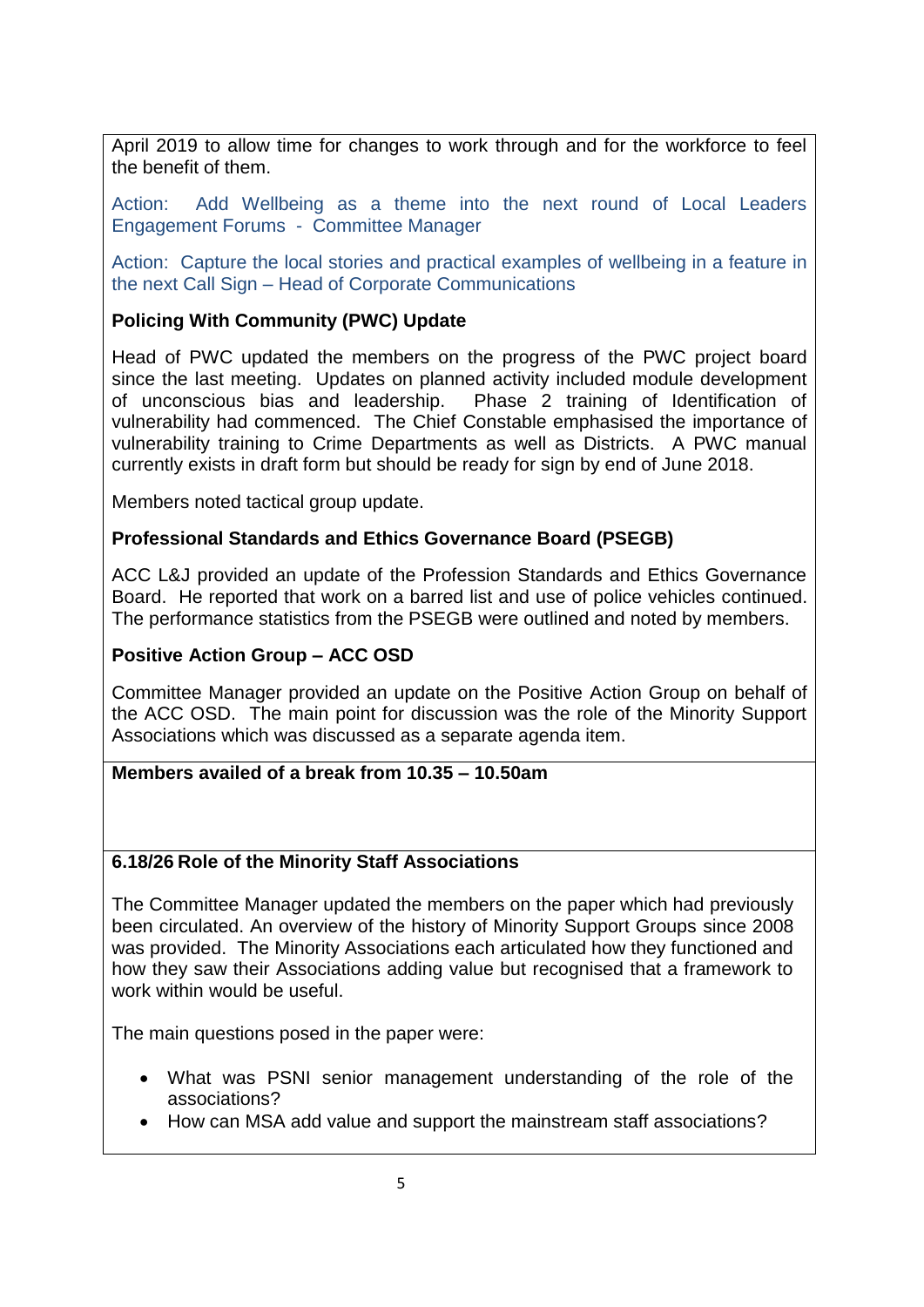It was proposed that a Memorandum of Understanding (MOU) would help to define the roles of the Minority Staff Association. The chair of the Christian Police Association (CPA) stated that they should be considered as a group within the Minority Staff Associations.

The members agreed that an MOU would be beneficial to define the relationships between minority associations and recognised industrial framework groups. The Chief Constable stated that the issue of CPA could be worked through in the MOU.

Action – Create a draft MOU for submission at a forthcoming CEDB – ACC OSD.

## **7. 18/27 Self-Effectiveness Review and Terms of Reference**

The Committee Manager updated the members on the Self Effectiveness Review (SER) which had been completed for the CEDB. The SER was endorsed. The Terms of Reference were also endorsed with 1 change required to the EEWG to reflect the earlier conversation of Head of Corporate Support co-chairing the work group.

Action: Update Terms of Reference to reflect co-chair appointment of Head of Corporate Support - T/Head of Corporate Governance

## **8. 18/28 NI Gender Charter Mark and Stonewall Update**

The Diversity Officer informed the members that the PSNI had signed up to NI Gender Action Charter Mark in December 2017 with the first submission date made on 30 April 2018. There would be an annual review of previous actions alongside a new annual action plan expected 20 April 2019 to retain the charter mark status.

The update continued by informing the members about the results of Stonewall submission which took place in October 2017. PSNI was placed nationally 341/434. The next submission date is September 2018. Actions from the Stonewall feedback report should be progressed through the Positive Action Group.

The members discussed the relevance of the information and the importance of benchmarking against national standards. The Chief Constable stated that it was important to note that only 1 of 9 actions discussed should be owned by LGBT the other 8 needed to be owned by the organisation.

Members noted the updates provided.